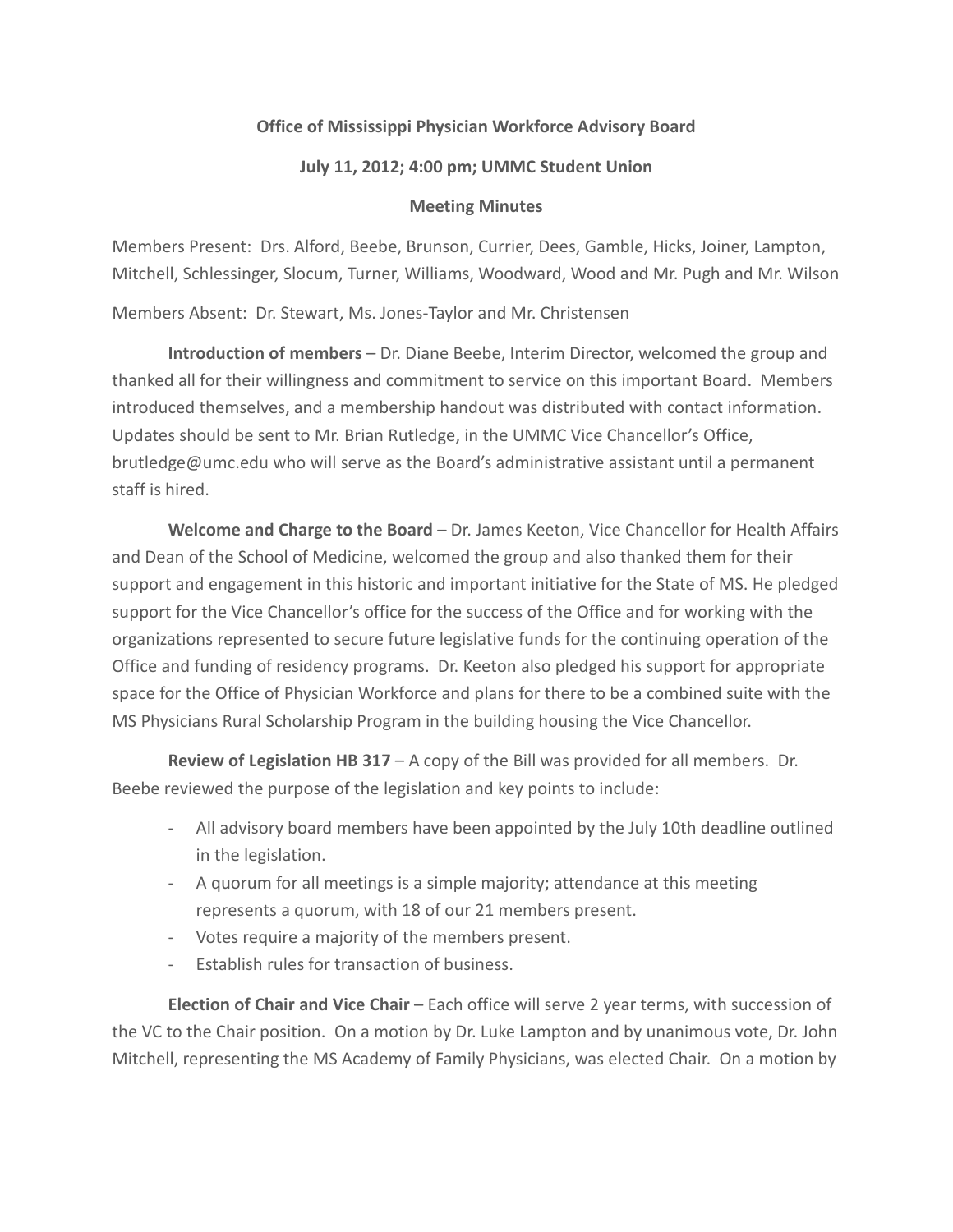Dr. Tim Alford and by unanimous vote, Dr. Hugh Gamble, representing the MS State Medical Association was elected Vice Chair.

**Formation of an executive committee** – The Board discussed and unanimously approved formation of an Executive Committee for the purpose of transacting business that must be conducted before the next regularly scheduled meeting of the board. All actions of Executive Committee require ratification of the Board. By unanimous vote, the Executive Committee will consist of the Chair, the Vice Chair, the Director (or Interim Director) and 5-7 members selected by the Chair and Vice Chair to represent a diversity of representation as related to sponsoring organization, specialty, ethnicity, and gender. Dr. Mitchell will notify the Board by e-mail of the selected members for Board approval.

Also by unanimous vote, Executive Committee members, other than the Chair, Vice Chair and Director, will serve one year terms, renewable with an annual re-election of members. A quorum to conduct business is by a simple majority of Executive Committee members present and passing votes will be by a majority of those present.

**Director search and job description** – The Committee reviewed a draft of a job description reflective of wording in the legislation. Discussion included a mechanism for a search for the director, utilization of a search firm, further development of a job description, desire for fulltime (FT) (100%) position versus a part-time (PT) position, allowing for a percentage of clinical practice. No decisions were made. Board members were asked to submit ideas regarding the job description to Dr. Mitchell or Dr. Beebe. With a motion by Dr. Luke Lampton, and by unanimous vote of the Board, The Executive Committee, once formed, is charged to develop a proposal for the Board on plans to proceed with recruitment of a Director.

**Staff support: Administrative assistant, researcher** – The Board discussed needs for support of the Director and Office, including options related to staffing. Specifically, considerations of cost and level of education/responsibilities for support staff were discussed. The level and responsibilities of the staff position is also tied to the decision regarding the percentage of commitment of the Director. Legislation mandates a researcher for the Office; Board discussion briefly focused in general on some contracting opportunities, at least initially, rather than sustaining a full hire for this work. One such opportunity mentioned was with MS State University and the Drs. Cossman.

**Budget** – Dr. Claude Brunson will review and confirm the appropriations for the Office, which was outlined at \$1.5 Million for this year, with \$1M for disbursement to an approved institution for developing a family medicine residency and \$500K for the operations of the Office. Upon review of the appropriations, the Executive Committee will develop a proposed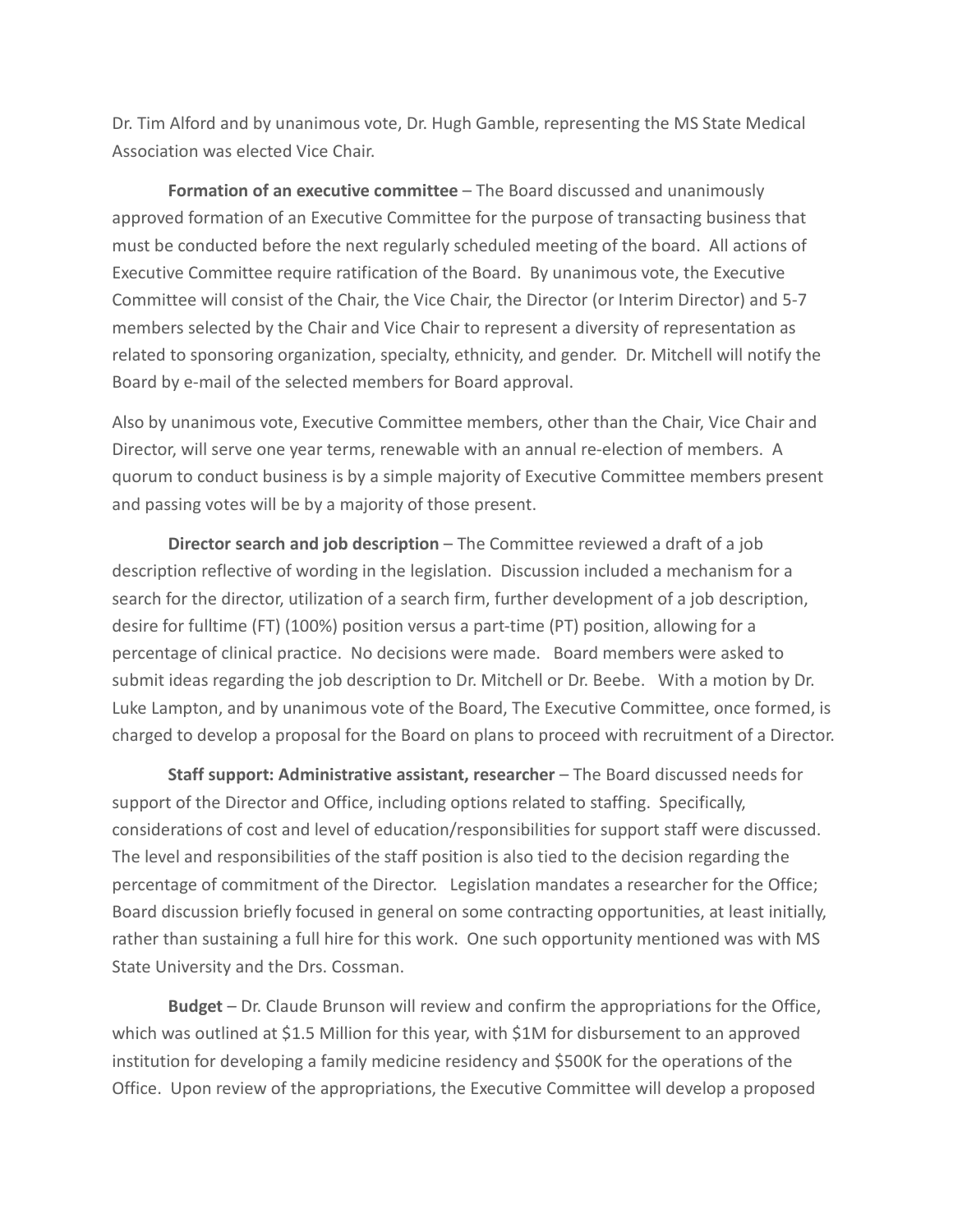budget for the Office for approval by the Board. Such proposal will include, Director and staff salaries/benefits, space and operational costs, travel funding for the Director and Office staff, and other needs.

**Update on Forrest General Hospital FM Residency Program Proposal for approval** - Dr. Beebe provided an update on the proposed family medicine residency program at Forrest General Hospital (sponsoring institution) in Hattiesburg.

- The University of MS Medical Center and the Department of Family Medicine have been working with Forrest General Hospital on development of a family medicine residency for over two years. Mr. Bill Oliver, former CEO and special projects director for Mr. Evan Dillard (CEO) has been the main contact.
- Dr. Eric Hale, family physician with the Hattiesburg Clinic, has been identified as program director for this new program, has been involved in learning about residency training over this period, and has recently devoted 20% of his time to program development.
- Forrest General would affiliate with the Hattiesburg Clinic for the family medicine ambulatory training of residents, and for subspecialty support. Dr. Hale has gained approval and support from the Hattiesburg Clinic Board.
- Dr. Hale is currently working with Dr. Beebe in writing the Program Information Form (PIF) to submit to the Accreditation Council for Graduate Medical Education (ACGME) Residency Review Committee for Family Medicine (RRC-FM) for accreditation.
- Forrest General is planning a 6-6-6 family medicine residency program. Accreditation will initially be sought with the ACGME; however, the plan is to achieve dual accreditation with the American Osteopathic Association following initial ACGME approval. The program, even with ACGME accreditation, will be able to accept applications from both allopathic and osteopathic students, as outlined in the legislation.
- Dr. Beebe has a meeting on 7/12/12 with Mr. Oliver and Dr. Hale regarding further planning.

The Board reviewed the resolution of the Board of Trustees of Forrest General on June 26, 2012 unanimously approving support for a family medicine residency, pending funding from the MS Office of Physician Workforce.

The Board also reviewed the estimated GME start-up costs provided by Forrest General. These costs do not include the nearly \$1M already spent by the hospital in consultant fees, administrative costs related to Mr. Oliver and Dr. Hales work thus far, and other expenses incurred. The proposal is not all-inclusive, does not include resident salaries and benefits, nor